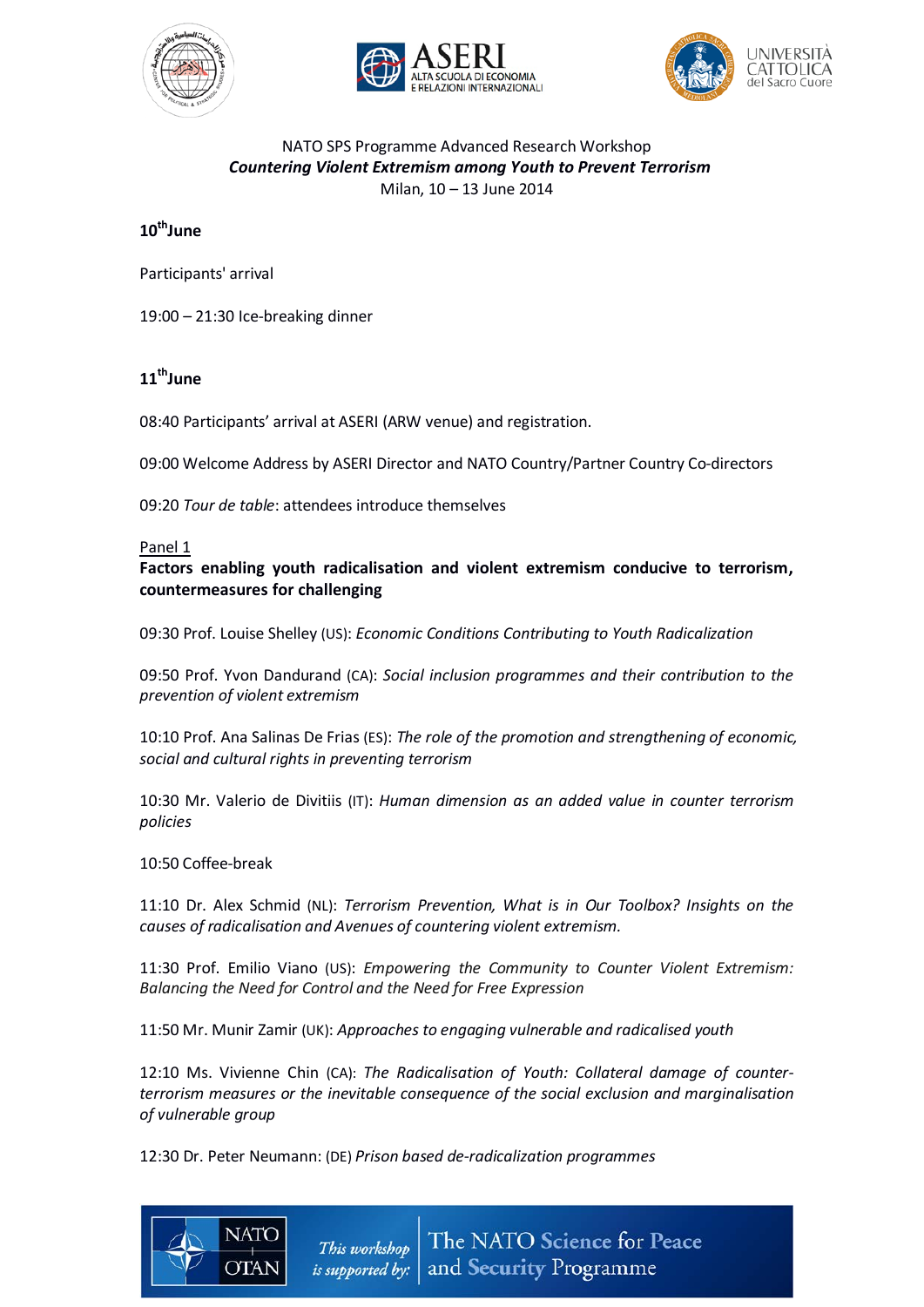





13:00 Lunch

14:00 Open discussion Moderated by Simon Saradzhyan (RU)

#### Panel 2

**Mediterranean & Middle East turbulences vis a vis violent extremism growth: threats and development opportunities**

14:30 Prof. Marco Lombardi (IT): *Violent radicalisation concerns in the Euro-Mediterranean region*

15:00 Mr. Reuven Paz (IL): *Lessons from radicalization and de-readicalization of youth in Saudi Arabia*

15:30 Dr. Eman Ragab (EG): *Challenges of countering terrorism in the Middle East after the Arab Revolutions.*

16:00 Coffee-break

16 :20 Prof. Mark Sedgwick (DK): Implications of the Arab Spring: Historical perspectives

16:40 Dr. Hanna Stuart (UK): *A Guide to Refuting Jihadism: critiquing radical Islamist claims to theological authenticity and the need to provide scripturally sound counter-narrative to al-Qaeda and like-minded groups*

17:00 Dr. Rovshan Ibrahimov (AZ): *Degree of influence of `the Arab Spring` on the Caucasus region and possible radicalization effect because of events in Syria*

17:20 Open Discussion moderated by Mr. Alexandre Schmid (NL)

18:00 Highlights of the 1st day by Prof. Marco Lombardi

18:45 1st day conclusion

19:45 Official Dinner

## 12<sup>th</sup>June

Panel 3

**Regional and National Perspectives: differences and similarities to effectively reducing radicalisation-driven menaces**

09:00 Dr. Sajjan M. Gohel (UK): *The International and Domestic Challenges in Countering the Ideological Narrative in Britain*

09:20 Dr. Siddik Ekici (TR): *Countering Violent Extremism Among Youth: The Turkish Case*

09:40 Dr. Kamil Yilmaz (TR): *Disengaging from Terrorism: Lessonsfrom the Turkish Penitents*

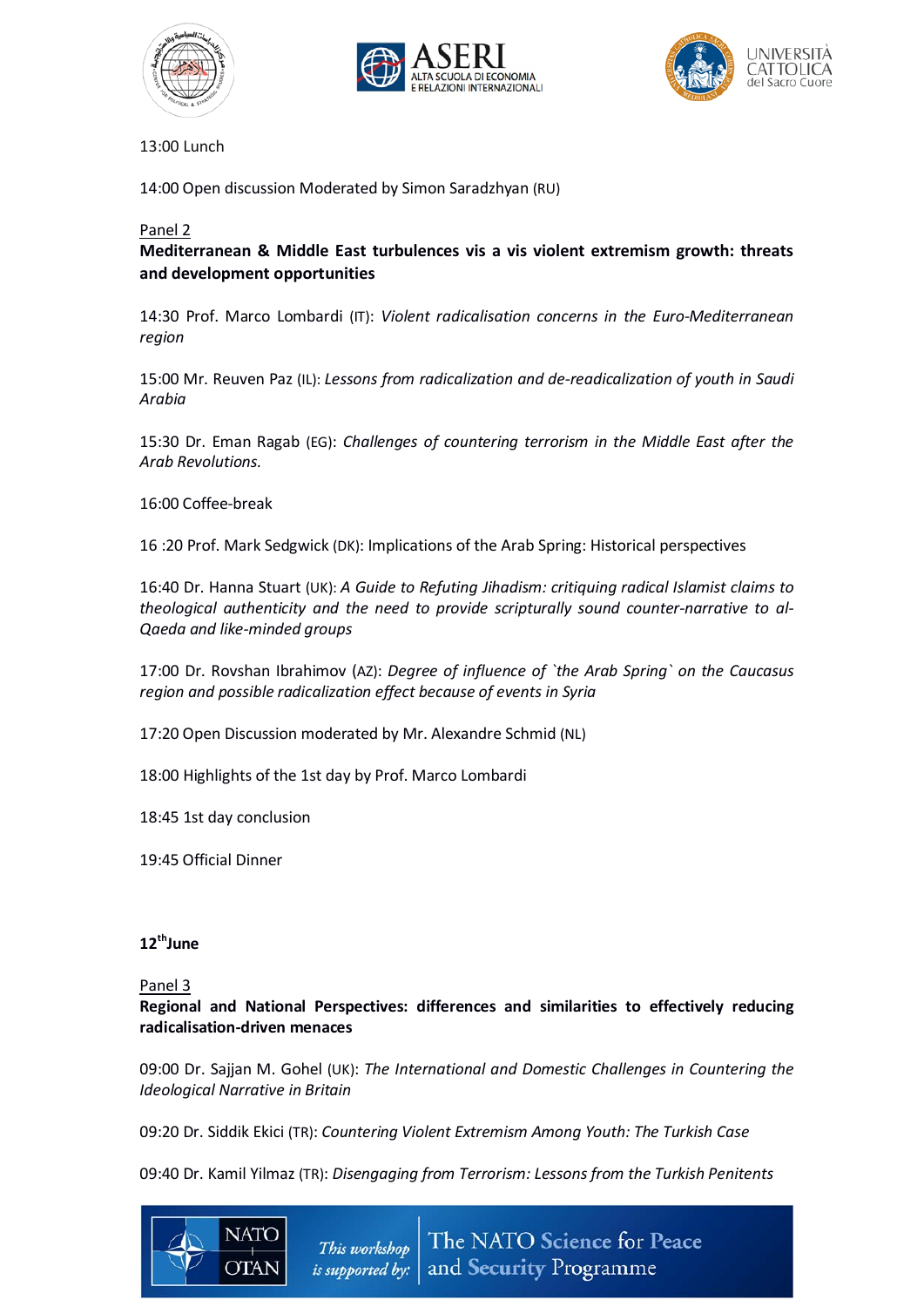





10:00 Dr. Erlan Karin (KZ): *Countering violent extremism in Kazakhstan and concerns rising from wider Centra Asia region* 

10:30 Coffee-break

11:00 Mr. Yani Kozaliev (BG): *Intelligence and counter violent radicalisation in the Balkans*

11:20 Dr. Daniel Köhler (DE): *De-radicalization and Disengagement Programs as Counter-Terrorism and Prevention Tools. Insights Through Field Experiences from Germany regarding Right-Wing Extremism and Jihadism*

11:40 Mr. Cristian Barna (RO): *The road to Jihad in Syria: using SOCMINT in countering the radicalisation of Muslim youths from Romania*

12:00 Dr. Farhad Mehdiyev (AZ): *Young salafi fighters in Syrian opposition: al-Qaeda traces*

12:20 Open Discussion moderated by Dr. Eman Ragab (EG)

13:00 Lunch

14:20 Prof. Alexandre Kukhianidze (GE): *Russians and Persons of Caucasian Nationality: Radicalism and Extremism on Social Media*

14:40 Dr. Alexander Iskandaryan (AM): *Mercenaries in the Caucasus conflicts*

15:00 Dr. Simon Saradzhyan (RU): *Violent Extremism Among Youth of North Caucasus: Sources and Responses*

15:20 Dr. Alper Sozer (TR): *A Multi-faceted Approach to Countering Radicalisation in Terrorist Organizations: A Case Study of PKK*

15:40 Coffee-Break

16:00 Prof. Zafar Jaspal (PK): *Prevention and Deradicalisation of Pakistani youth: Imperative for Counter-terrorism*

16:20 Prof. Alessandro Pepe (IT) *Fundamentalism in the mental health system, children agency and activism in the shadow of PTSD industry: a Palestinian case study*

16:40 Mr. Abdi Ashur Hassan (SO): *From Al-Shabaab to Good and Productive Citizens*

17:10 Open Discussion Moderated by Dr. Kamil Yilmaz (TR)

17:50 Highlights of 2nd Day by Dr. Sajjan M. Gohel (UK)

18:00 Conclusion of 2nd Day

19:30 Dinner